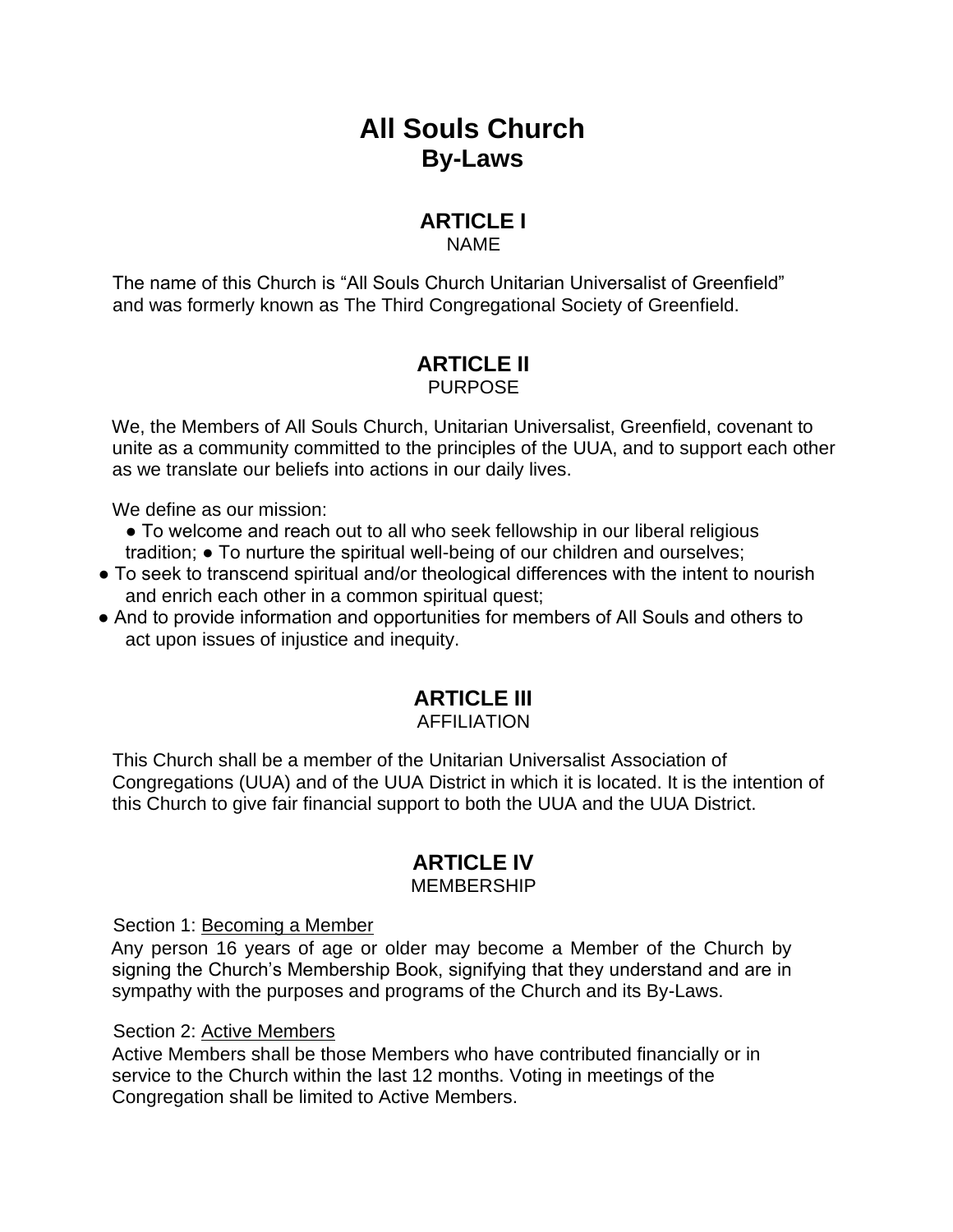#### Section 3: Inactive Members

Inactive Members are those who, in the past twelve months have not contributed to the Church financially or in service. They may not be counted by the Clerk in reporting statistics to the Congregation or the Unitarian Universalist Association of Congregations.

#### Section 4: Withdrawal from Membership

Members may resign their membership by request to an Officer of the Church, the Minister or a Canvas Committee member. Such notices shall be communicated to the Clerk who will confirm with the Member their decision to resign.

#### Section 5: Reinstatement

An Inactive, Resigned or removed Member may be reinstated as an Active Member by declaring to an Officer of the Church, the Minister or a Canvas Committee member that they understand and are in sympathy with the purposes and programs of the Church and its By-Laws and are resuming financial or in service contributions to the Church.

## **ARTICLE V**

#### MEETINGS

#### Section 1: Annual Meetings

The Annual Meeting of the Church shall be held each year during the month of June at such time and place as the Board shall designate to hear and act on reports of the Board, committees and staff; to elect new officers of the Church and elected committees; and to adopt an annual budget. Church members may Vote on warranted items in person, via digital meeting or telephone. Active members attending in person or digitally will be included in the Quorum.

#### Section 2: Special Meetings

Special Meetings may be called by the Board at any time. Special meetings may also be called by the Board within 30 days upon receipt of a written request for such a meeting signed by 10 Active Members of the Church.

#### Section 3: Calling Meetings

Notice of all meetings shall be posted on the doors of the Church and shall be sent to all Active Members, by appropriate means 10 days prior to the meetings.

#### Section 4: Business at Meetings

The business to be transacted at any meeting shall be specified in the notice for that meeting.

#### Section 5: Quorum

Twenty-five percent (25%) of the Active Members shall constitute a Quorum. All decisions at Church meetings shall be made by a simple majority of those Active Members present, provided there is a Quorum present. A two-thirds (2/3) vote of those Active Members present, provided there is a Quorum present, shall be required to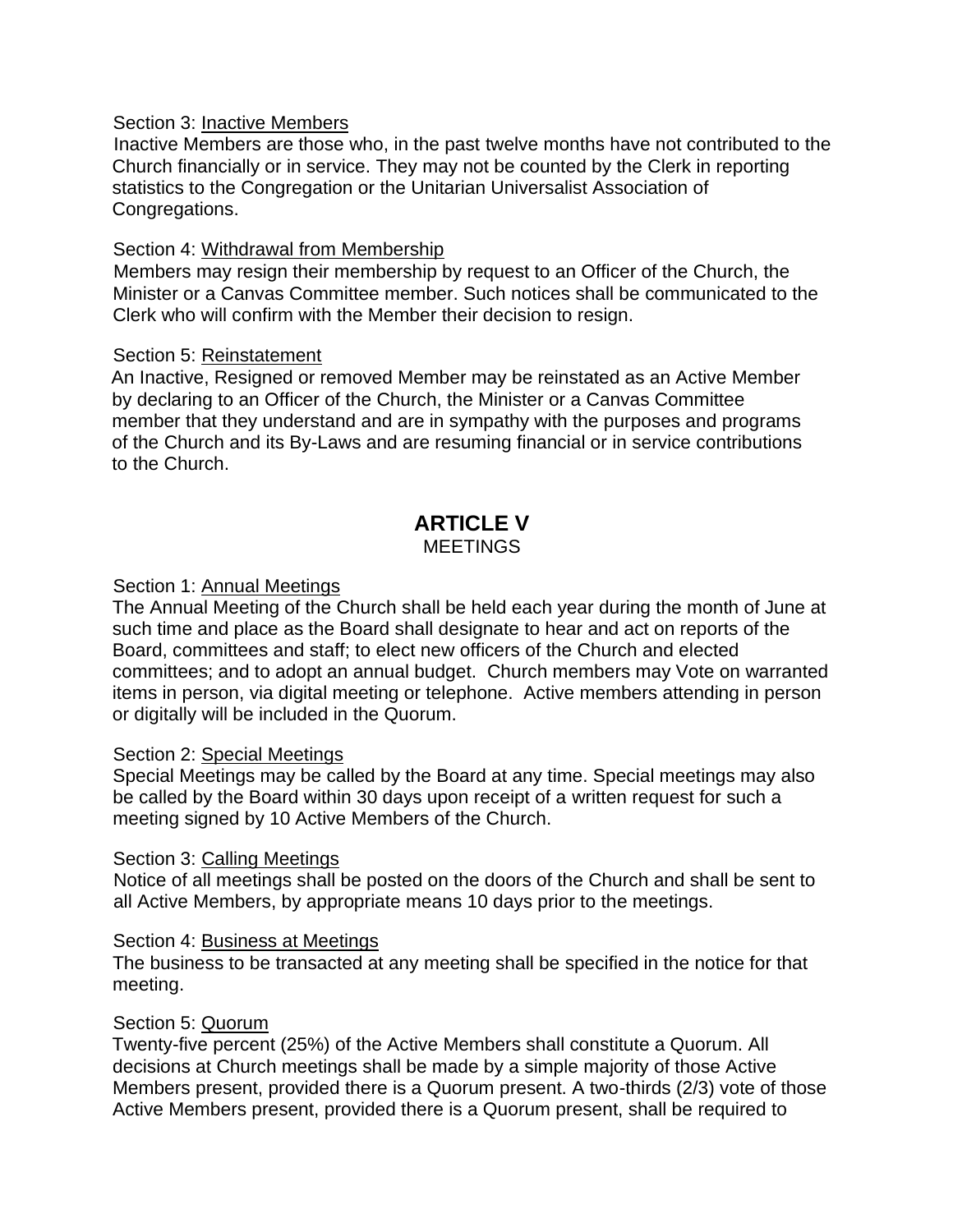override previous action; to remove an officer or member of the Board from office; to amend, repeal, or remove the By-laws; or to buy or sell property.

#### Section 6: Fiscal Year

The Fiscal Year of the Church shall be from July  $1*$  of a given calendar year through June  $30<sup>th</sup>$  of the next calendar year.

#### **ARTICLE VI** ADMINISTRATION

#### Section 1: Organization

The Church shall be governed by its Members. The Church shall be administered by a Board of Trustees (Board), which shall consist of 7 Trustees, the Clerk, and the Treasurer, all of whom are voting members of the Board. The Trustees, Clerk and the Treasurer shall be elected at the Annual Meeting for a term of 3 years each in a rotating three year cycle.

The Board and all elected officials shall take office at the close of the Annual Meeting. The Clerk shall convene the next regularly scheduled meeting of the Board, and at that meeting, the Board shall elect the Chair and Vice Chair of the Board from among its members. The Chair shall serve for one year as Chair. They shall be a non-voting ex-officio member of all Committees.

All Members of the Board must be Active Members of the Church.

The Board shall hold monthly meetings, which shall be open to the Church Members. Special meetings of the Board may be called by the Chair or by 3 members of the Board upon 3 days' notice to each member of the Board.

A majority of the Board shall constitute a Quorum.

#### Section 2: Terms of Office

All Trustees of the Board, the Clerk, and the Treasurer shall serve in their particular elected position for a maximum of two consecutive three year terms.

#### Section 3: Duties

#### A. The Board

Between duly called meetings of the membership of the church and subject to the instructions of the church, the Board shall set policy; oversee the programs that promote the purposes and goals of the church; enlist the cooperation and assistance of all members in the church programs and activities; oversee all properties of the church; oversee the church's business affairs; and annually review membership (see Article IV, section 3 above).

Except for the Chair, the Clerk and the Treasurer, each member of the Board shall be appointed as a liaison ex-officio voting member on one or several Standing Committees. They shall act as convener of their committee(s) until chairs of such committees are appointed. They shall bring reports from their committees to the Board at its monthly meetings.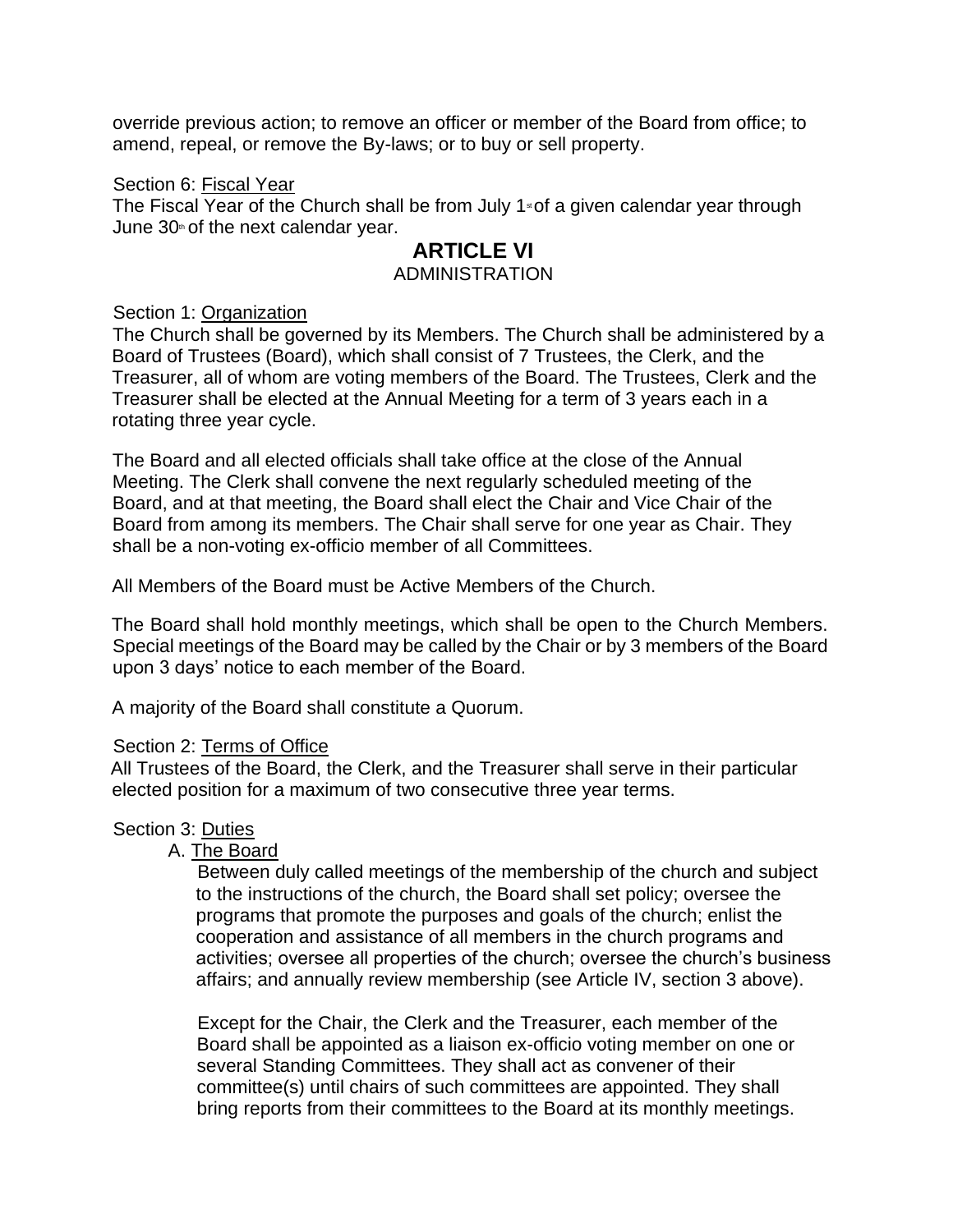If there is a vacancy in any elective office, the Board shall appoint a replacement to serve until the next Annual Meeting, at which time such a replacement may be elected to fulfill the unexpired term. At the expiration of that term, that person may be elected to a full 3-year term. No contract involving any expenditure of money exceeding 2.5% of the Annual Budget, not already allocated in the budget, shall be made without a vote of the congregation.

No Standing Committee officer or member of the Board shall speak for or involve the church in any way or incur debts unless given the authority to do so by the congregation.

#### B. The Clerk

The Clerk shall keep a record of all legal meetings of the church and the minutes of the Board; ensure a correct roll of the members; be responsible for all official records and documents of this church; and shall ensure that official announcements are sent to the members and notices of official meetings are posted.

#### C. The Treasurer

The Treasurer shall be bonded and collect and receive all moneys for the church; keep an account of all receipts and expenditures; pay authorized salaries and bills; submit a financial report at meetings of the Board, the Annual Meeting and such special meetings as may be appropriate; and assist the Finance Committee to compile and present a proposed budget for the forthcoming fiscal year to the Board to be reviewed by them before its presentation to the Annual Meeting. The Treasurer shall have authority to borrow money on the credit of the church when so directed by a legal vote of the Board or the church. The Treasurer shall be an ex-officio voting member of the Finance Committee. The Treasurer's books shall remain the property of the church and shall be open for inspection at any time by a member of the Board. At least every three years and/or when there is a change of Treasurers, the books of the Treasurer shall be audited in accordance with generally accepted auditing standards by an auditing committee appointed by the Board.

#### D. The Assistant Treasurer

The Assistant Treasurer shall be elected at the Annual Meeting for a term of 3 years. The Assistant Treasurer shall be bonded and shall serve in the absence or incapacity of the Treasurer and assist the Treasurer as the Board shall direct. In the absence of the Treasurer and while acting as the Treasurer, the Assistant Treasurer is empowered to vote on the business of the Board.

#### E. The Moderator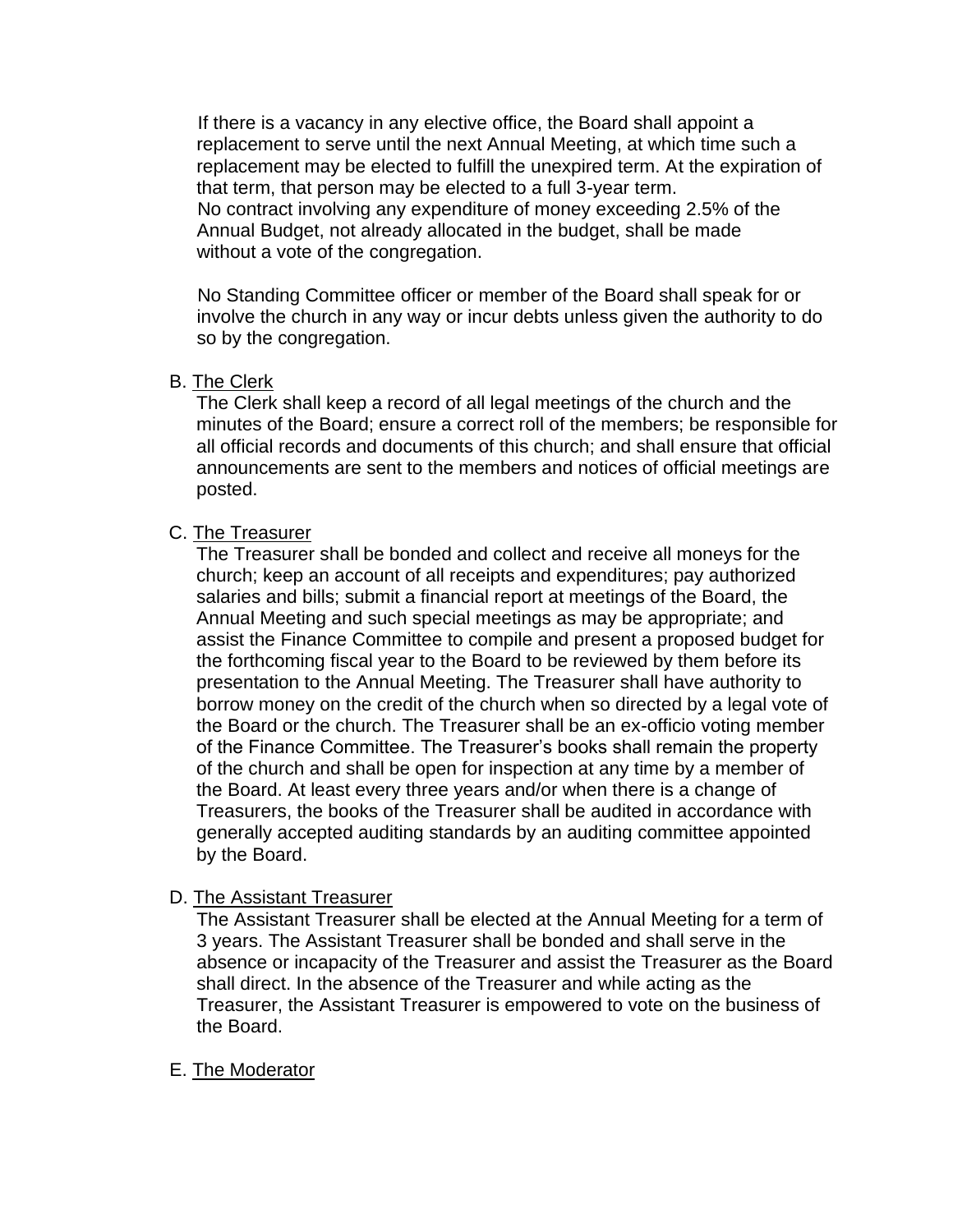The Moderator shall preside at all official meetings of the Church. The Moderator shall be elected each year at the Annual Meeting for a term of 1 year.

#### F. Executive Committee

There shall be a standing Executive Committee consisting of the Chair of the Board, the Treasurer, the Clerk and such other members of the Board as are appointed from time to time by the Board. The Chair of Board shall serve as Chair of the Committee. During the intervals between meetings of the Board, the Executive Committee shall possess and may exercise all the powers of the Board in the management and direction of the affairs of All Souls in all emergency matters that cannot be deferred until the next Board meeting. All actions by the Executive Committee shall be reported to the Board at its next regularly scheduled meeting. If

there appears to be no need for action the Executive Committee shall defer any action to the next regularly scheduled meeting of the full Board. Regular minutes of the proceedings of the Executive Committee shall be kept by the Clerk. A majority of the Members of the Executive Committee shall constitute a Quorum and in every case the affirmative vote of a majority of the entire Committee, in person or by proxy, shall be necessary for the passage of any resolution.

#### **ARTICLE VII** MINISTER

#### Section 1: Selection and Dismissal

Whenever a vacancy is expected or shall exist in the ministry of the Church, the Board shall provide a slate of nominees to be elected by the congregation to be the Ministerial Search Committee ("MSC"). The MSC shall be representative of the membership and, in consultation with the Department of Ministry (or its successor) of the UUA, shall nominate and present to the church a suitable candidate for the position, whether settled or contract.

The Minister of this Church shall be appointed or dismissed by the Active Members at a properly called regular or special meeting called for that purpose. A Quorum for this purpose shall be 40% of the active members. An affirmative vote of 90% of the Active Members present shall be necessary for their appointment. A vote of the majority of the Active Members present shall be necessary for their dismissal.

In the event of the Minister's dismissal, their salary and allowances shall be continued for at least 3 months after the date of dismissal. Should the Minister offer their resignation, 3 months notice must be given at the time the resignation is made; the Board may allow an interval of less time.

No person shall be settled as Minister of this Church who is not in fellowship with the UUA.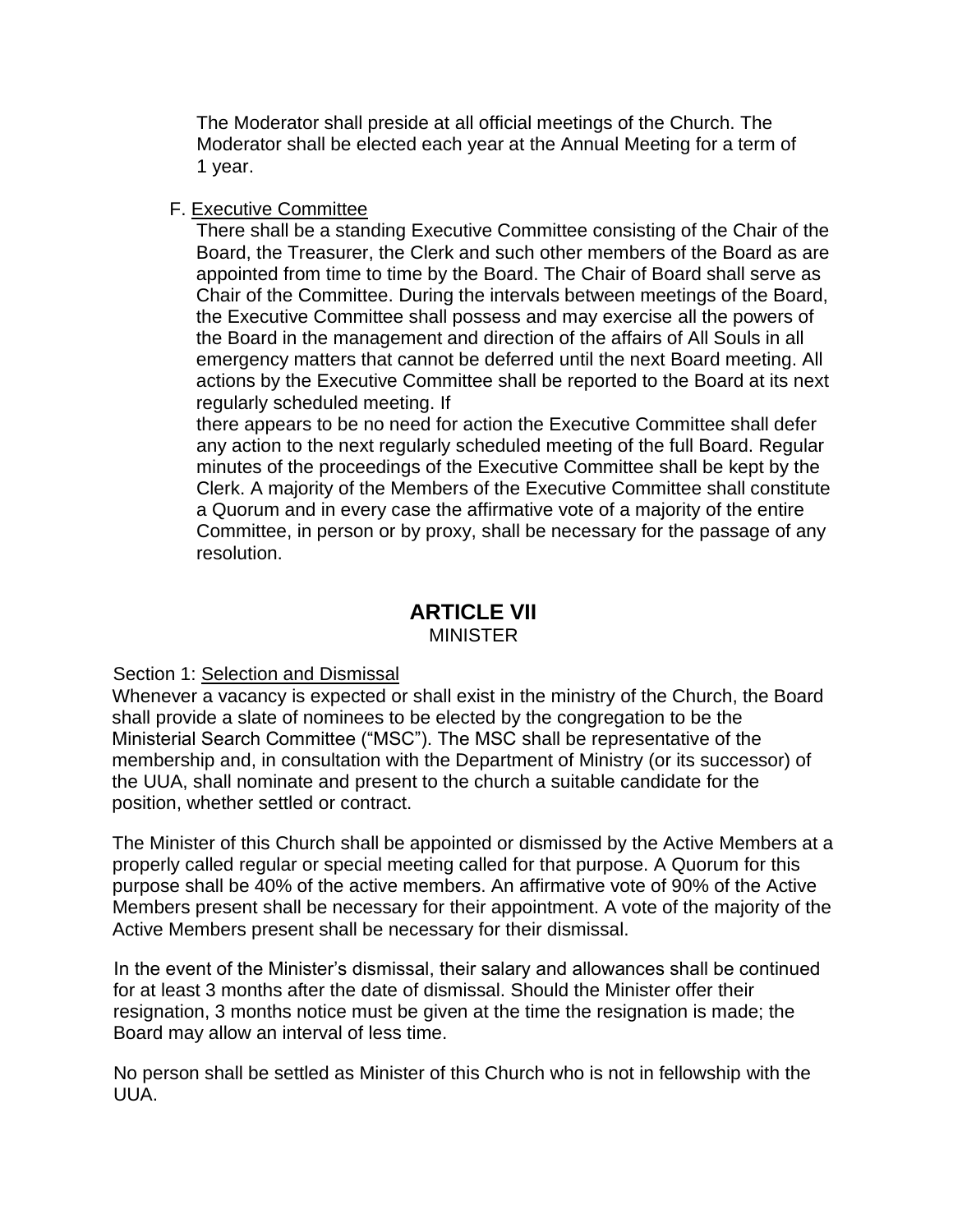When there is no settled or contracted minister, the Board may appoint an interim acting minister who will have the rights and responsibilities of a settled or contract minister.

#### Section 2: Settlement and Duties

The Minister shall be responsible for the conduct of worship within the Church and the Church's spiritual interest and affairs.

In settling a called minister, a "Ministry Agreement" shall be drawn up detailing the agreement between the Minister and the Church. Subject to review and amendment, this Agreement will serve indefinitely and be approved by the Annual Meeting within 2 years of the Minister being called.

The Ministry Agreement shall include but not be limited to sections on expectations and duties of the Minister and the Church in relation to each other, the Minister's compensation and benefits, specifics regarding terminating, reviewing, and amending the Agreement. A written, task-oriented job description will also be attached. As the Minister's supervising body, the Board shall review and evaluate the Minister annually, in consultation with the Committee on Ministry, if appropriate.

#### Section 3: Conduct

The Minister shall have freedom of the pulpit as well as freedom to express her/his opinion outside the pulpit. They shall be a non-voting ex-officio member of the Board and of all Standing Committees. It shall be the duty of the Minister to bring to the attention of the Board any matters that seem to them proper; however, the final decision in matters of policy and procedure shall remain with the Board or with a legal meeting of the church.

### **ARTICLE VIII**

#### **COMMITTEES**

Section 1: Standing Committees

At the beginning of the church year, the Board shall appoint the members of the Standing Committees (with the exception of the Canvass Committee, which shall be appointed by the sixth month of the church year). Each Standing Committee shall appoint its own chair.

The Standing Committees shall perform their respective functions in support of the general church program, submit a committee budget to the Board, and submit a written report at the Annual Meeting. An oral report may be requested. Each committee shall, in consultation with the agreement of the Board, develop written guidelines for that committee which shall be reviewed and rewritten at least every three years to reflect changes in goals and purposed of All Souls Church.

Terms of office of committee members shall be for one year.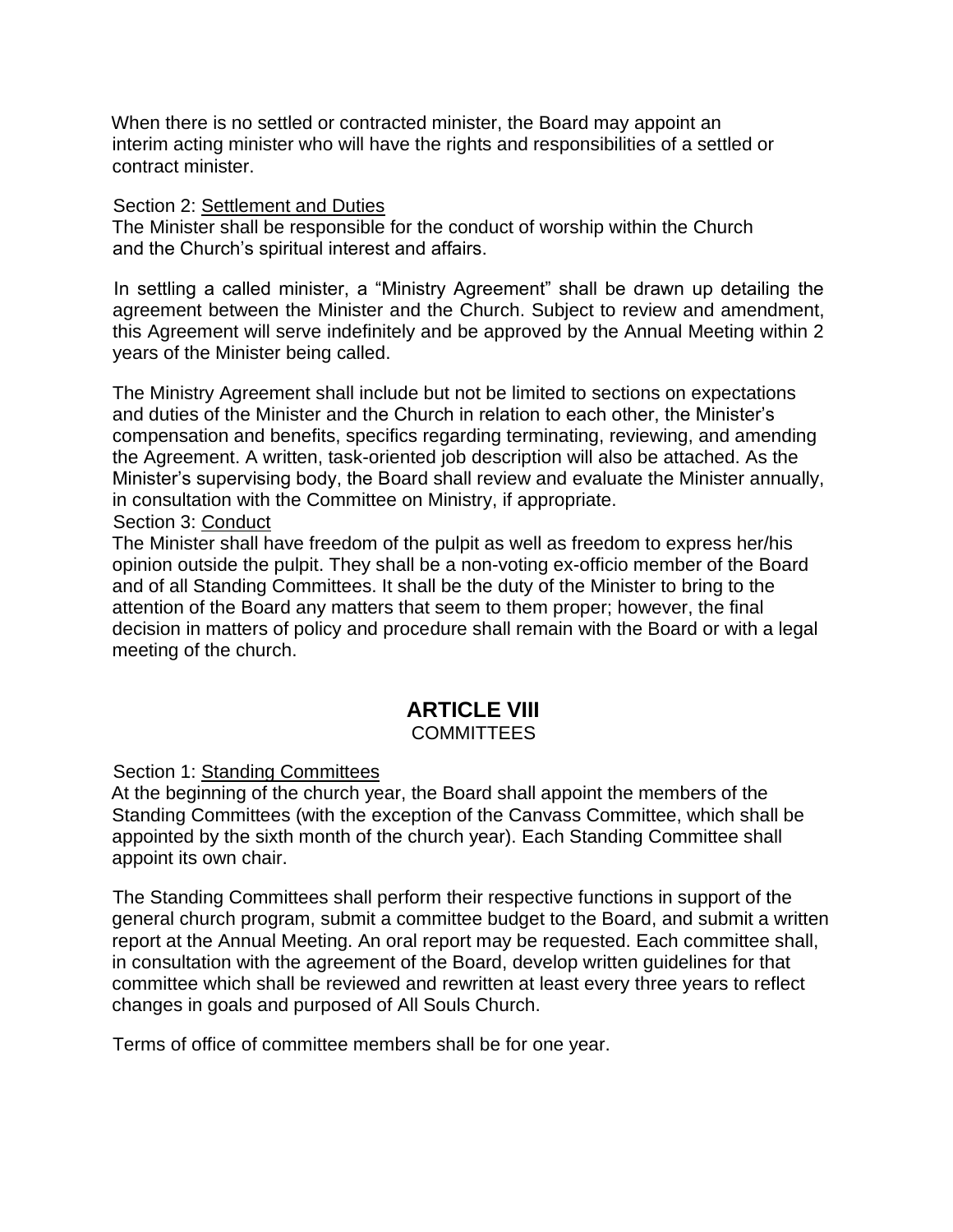Members of the Standing Committees do not have to be members of the Church but must maintain a commitment to the Church for the church year to their committee service.

The Standing Committees shall be the following:

1. Religious Education Committee shall be responsible for planning and supervising the programs of religious education for the church school, the youth group, adults, and teachers.

2. Finance Committee shall be responsible for compiling and presenting to the Annual Meeting an annual proposed budget to cover the anticipated programs and the income for the forthcoming year; this proposed budget shall be reviewed by the

Board prior to its presentation to the Annual Meeting. There shall be mutual cooperation between the Finance Committee and all officers and all other committees of the church, especially with the Treasurer, Investment Committee, and the Property Committee. The Finance Committee shall, each quarter, monitor the expenditures as submitted in the financial report. There shall be a member of the Finance Committee on the Ways & Means Committee.

3. Membership Committee shall be responsible for the continuous program designed to recruit new members for all phases of the church program. This committee shall also be responsible for promoting and publicizing the work of the church through appropriate media.

4. Property Committee shall be responsible for the care of the church property and the general supervision of all grounds, buildings, and equipment. This committee shall ensure that the building, grounds and equipment are available for church and

community use in accordance with Board policy and make recommendations to the Board about insurance protection for the church. The committee will oversee the day-to-day work of any employees or independent contractors who are hired to maintain the facility.

- 5. Music Committee shall be responsible for the presentation of music at regular services and appropriate special occasions.
- 6. Planning Committee shall be responsible for assuring that the church continues to look forward in its planning and to improve its effectiveness. This shall be done by working with all Standing and Elected Committees. It shall include at least one representative of the Board as a working member and enough members to assist committees in the planning process; the Minister and Board Chair are members ex-officio. Planning Committee members will assist all committees with the process of planning and writing new goals and objectives. However, the content of the plans and their review, evaluation, revision, and implementation shall be both the privilege and responsibility of each individual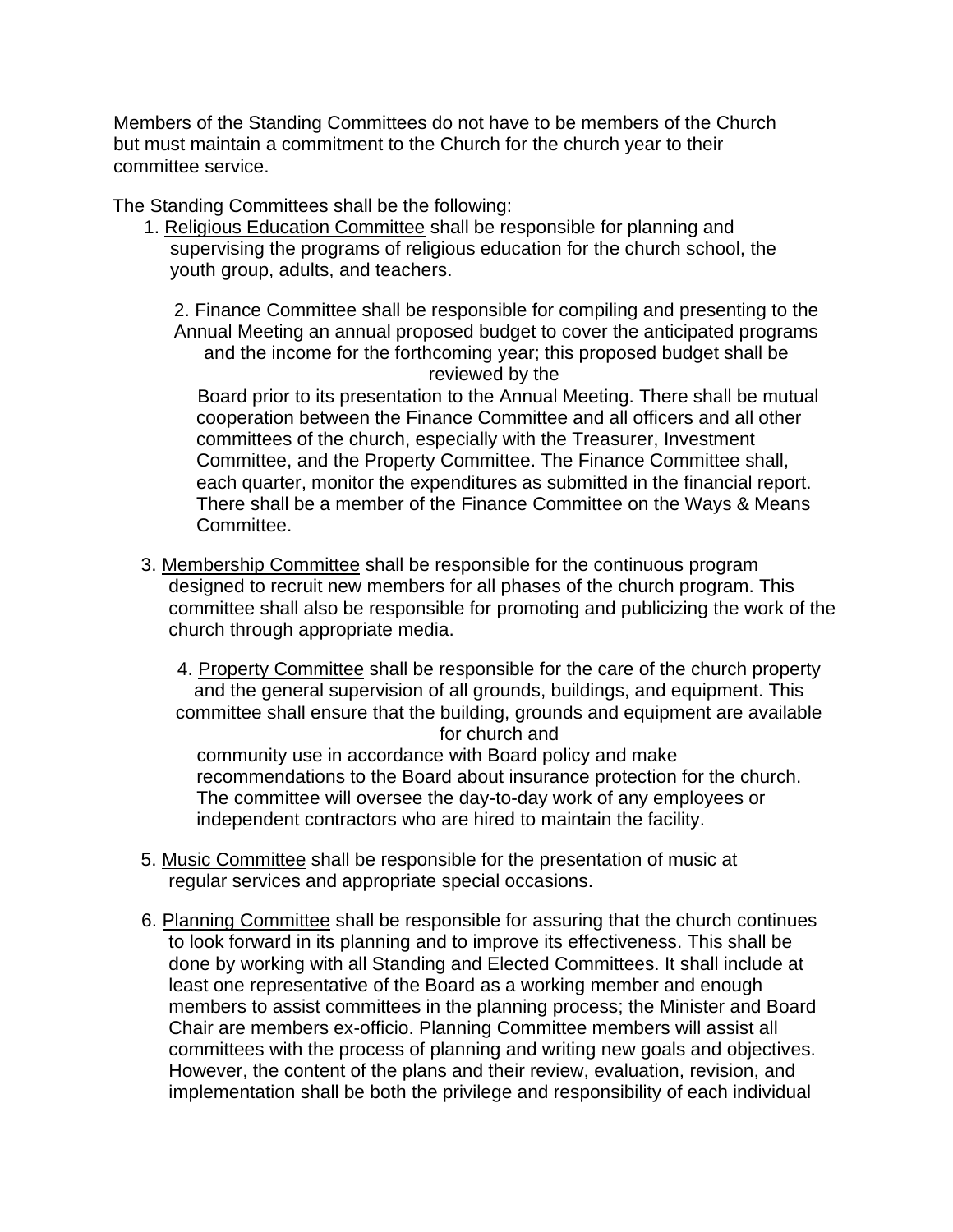committee. Each committee shall include a progress report in its annual report to the congregation.

No less than every 5 years, the entire congregation shall be involved in the planning process either by workshop or survey. The method shall be agreed upon by the Board and implemented by the Planning Committee.

The Planning Committee shall submit to the congregation at its Annual Meeting written goals and objectives for the coming year formulated by the individual committees and approved by the Board of Trustees.

7. Except for the calling of the minister (see Article VII, Section 1), the Personnel Committee shall make a recommendation to the Board for the hiring of Staff for the operation of the church and its programs. These staff members may include but shall not be limited to the Administrative Assistant, and the Director of Religious Education. The committee will oversee professional relations among staff, between staff and congregation, and between Board and staff. It shall endorse professional development by encouraging educational opportunities, job training, and orientation sessions.

The committee shall, at least annually, review the work of all staff members and recommend modifications of the work agreement to the Board.

8. Canvass Committee. By the sixth month of the church year, the Board shall appoint members of the Canvass Committee. The Canvass Committee shall be responsible for soliciting contributions to the Church from active members and friends.

The Board may appoint and define such other committees as may be deemed necessary for the general church program and care of the Church. These committees might include, but shall not be limited to, the following: Social Programs, Worship, Denominational Affairs, Flowers, Ushers, Hospitality, Lay Leadership, Social Action, Fund Raising etc.

2: Elected Committees

1. Nominating Committee shall consist of 3 members elected at the Annual Meeting. Members shall serve staggered terms, each for a term of 3 years. Members shall not also be members of the Board.

The committee shall appoint a chair from among its members.

The Nominating Committee shall present to each Annual Meeting nominees for the following elective offices as needed: 1 Moderator (for a term of 1 year), 1 Treasurer (3 years), 1 Assistant Treasurer (3 years), 1 Clerk (3 years), either 2 or 3 Trustees for the Board of Trustees (3 years) – so as coincide with Article VI – Administration , Section 1, 1 Trustee for the Investment Committee (3 years), 1 Trustee for the All Souls Charity Fund (4 years), 1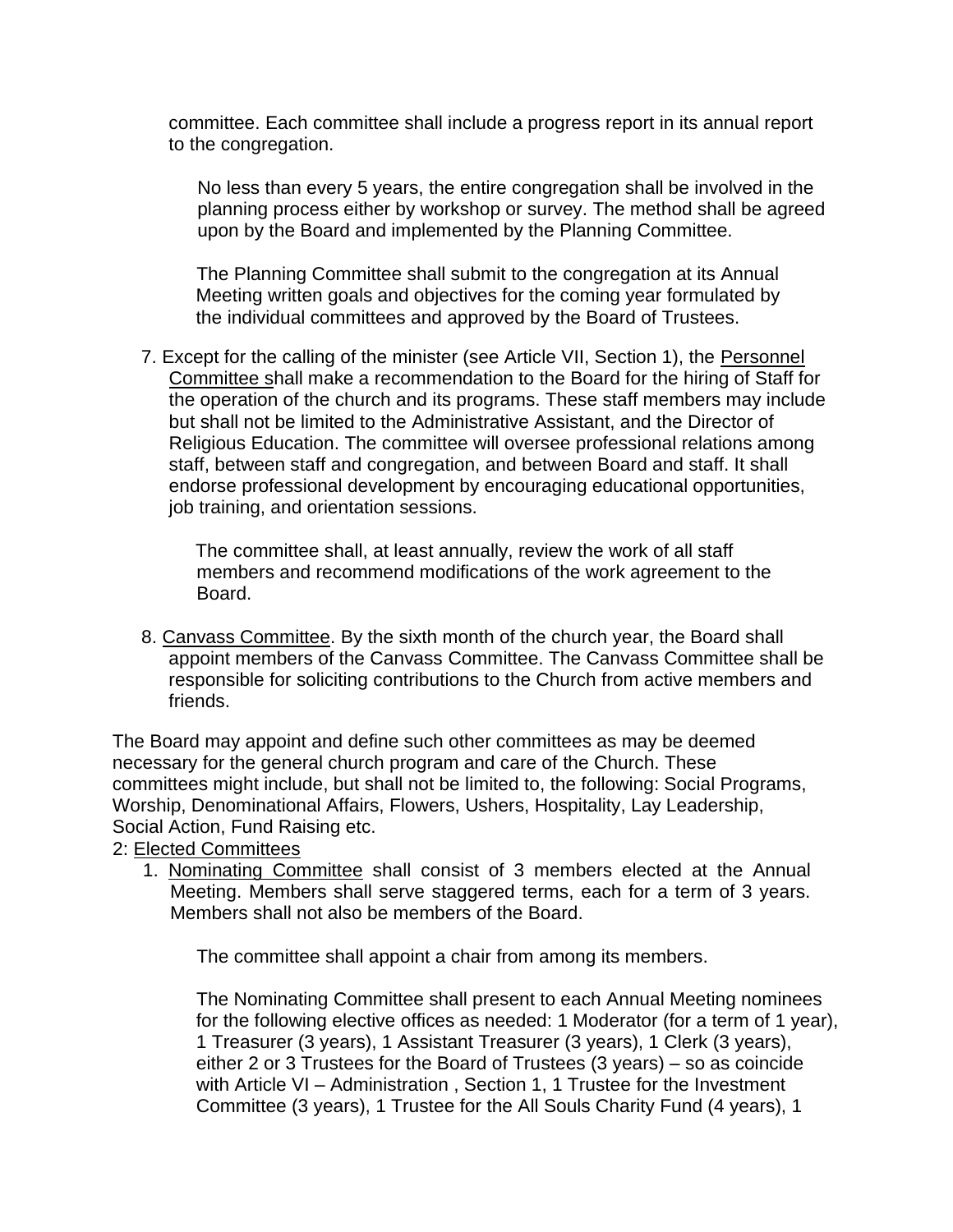member of the Nominating Committee (3 years), and nominees to fill any vacancies that have developed in the preceding church year. Nominations may also be made from the floor.

At the time of nomination, whether by the Nomination Committee or from the floor, the nominee shall have consented to have their name placed in nomination for the office stated.

The slate of candidates to be presented by the Nominating Committee shall be posted and sent with the call to the Annual Meeting.

2. Investment Committee shall consist of three members who shall be elected at the Annual Meeting, one each year for a term of 3 years each.

The Investment Committee shall hold all trust funds acquired by the church and such other funds as may be turned over to the committee by vote of the Board of the church.

The committee shall make such changes in the investments and securities as seem wise to its members, and shall have the power to make assignments and transfers without specific vote of the church. The Committee shall pay over to the Treasurer the income as received and shall present a written and oral report to the church at the Annual Meeting and a written report to the Board of Trustees every quarter, including the amount of money earned during that quarter and the source of that income.

The committee shall appoint a chair from among its members. The chair shall serve as one year as Chair.

3. All Souls Charity Fund shall be directed by 4 trustees who shall be elected at the Annual Meeting, one elected each year for a term of 4 years each.

The trustees of the fund shall dispense the income of the Charity Fund as instructed in the terms of the fund.

The trustees of the fund shall present an oral report at the Annual Meeting of the church.

The trustees of the fund shall appoint for a term of 1 year each its chair and its Treasurer from among its members. One person may serve both offices.

#### Section 3: Other Committees

At the request of the Board or the Minister, the Board may create a Committee on the Ministry, which shall be constituted as follows:

1. Committee on the Ministry shall consist of 5 members, 2 of whom shall be appointed by the Minister, 2 of whom shall be appointed by the Board, and 1 of whom shall be appointed by agreement between the Minister and the Board.